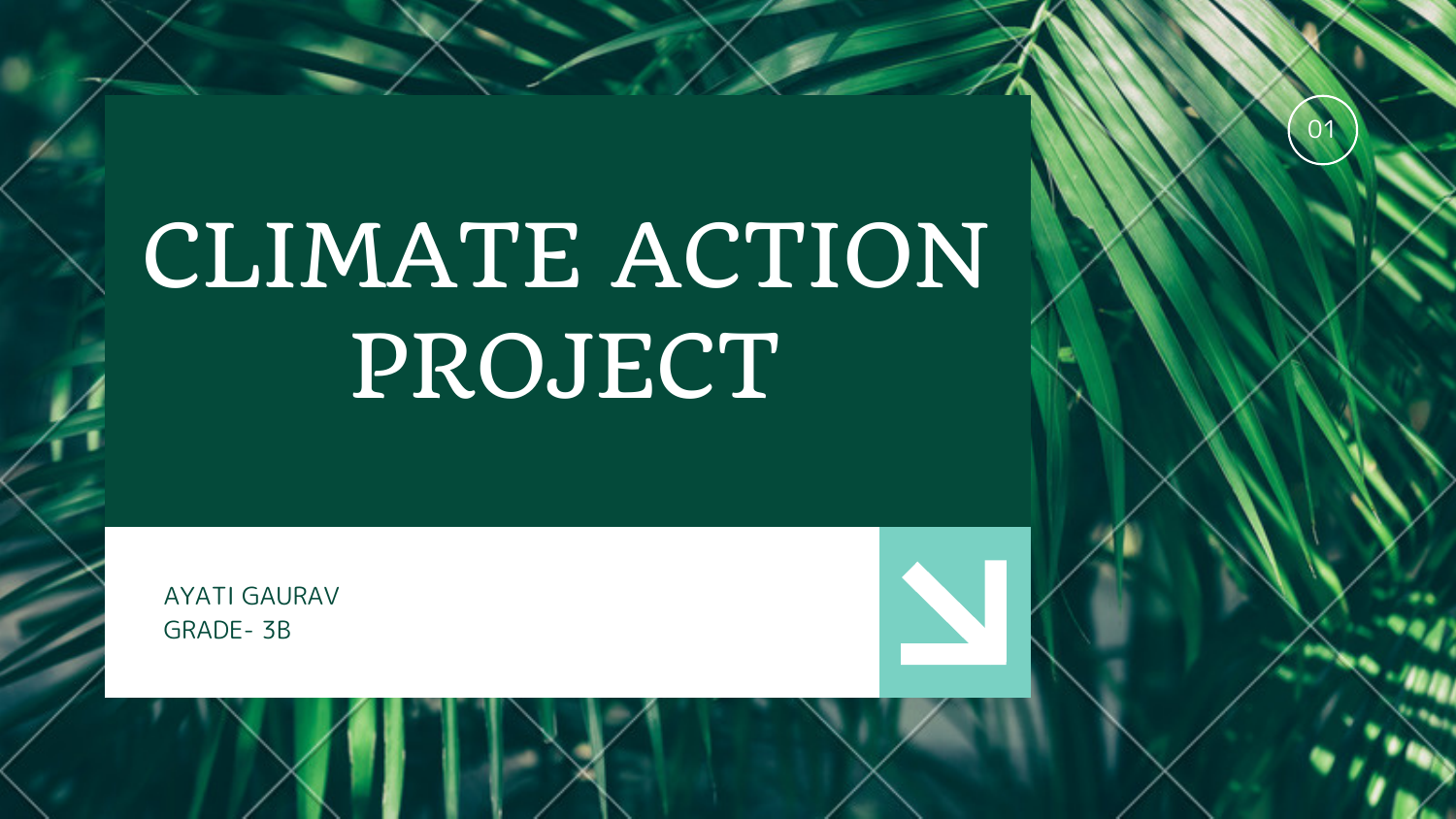# What is your definition of climate change?

Climate change is the long-term alteration of temperature and typical weather patterns in a place.

01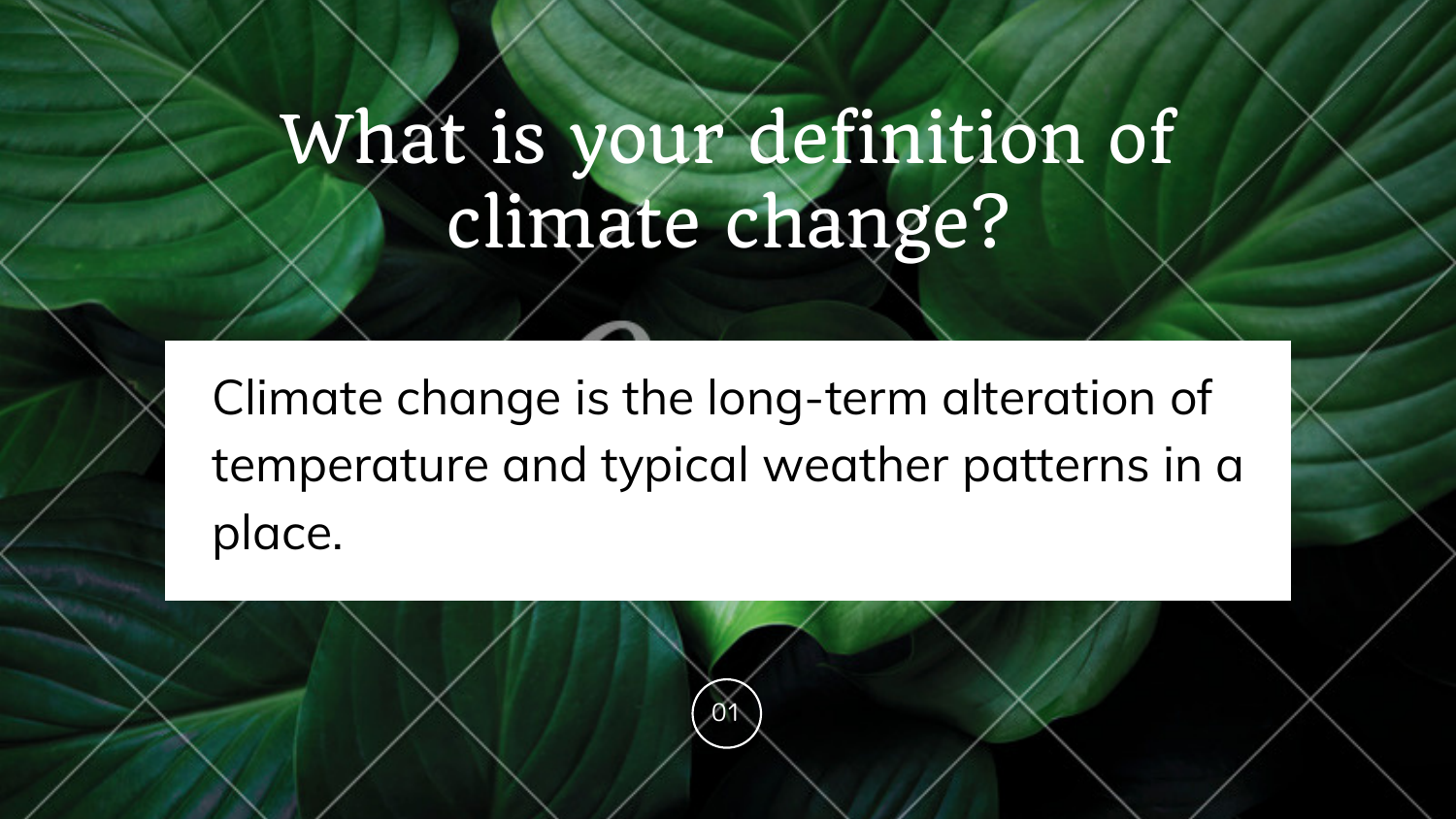## What causes climate change?

Human activity is the main cause of climate change.



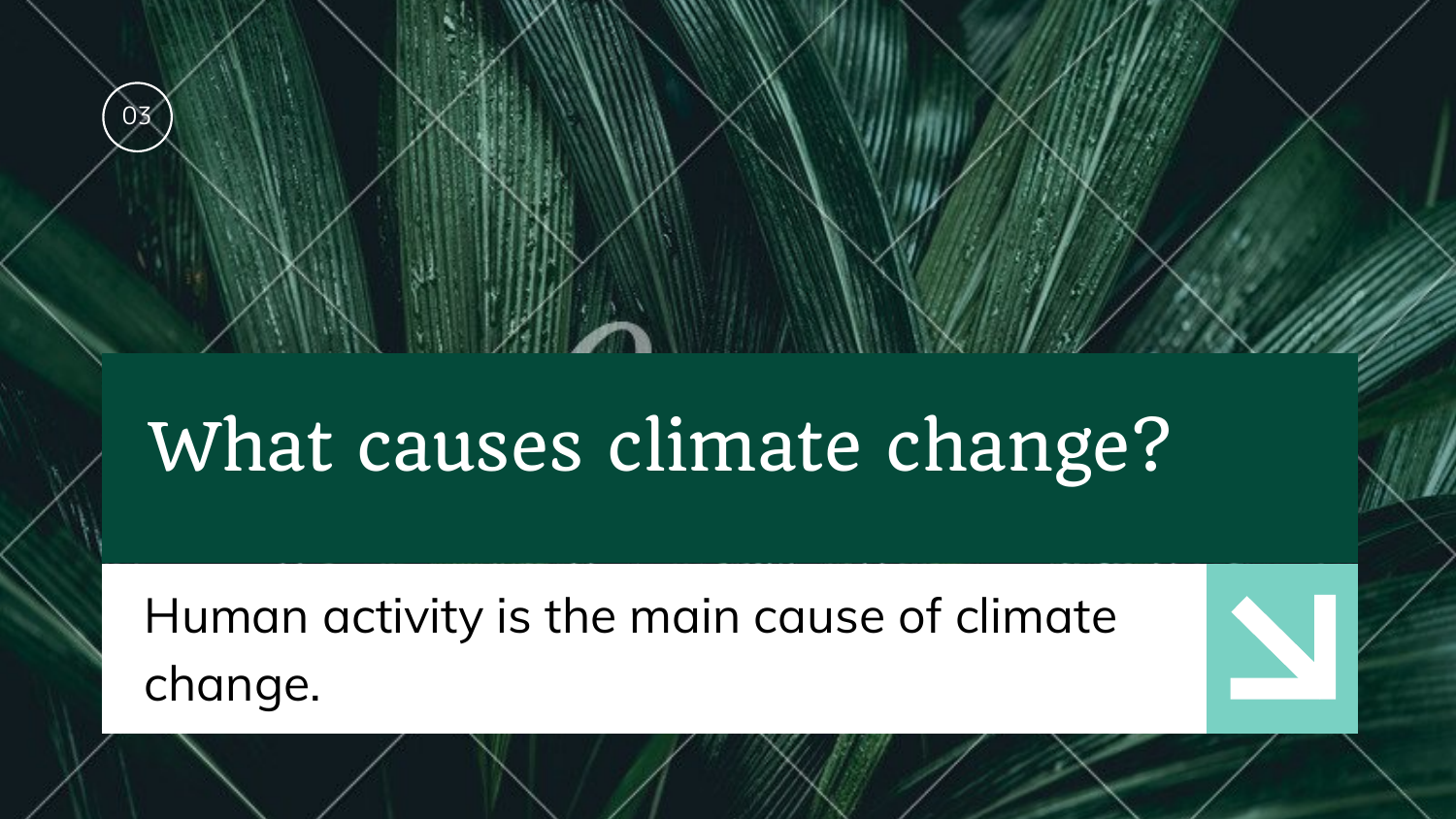– such as coal, oil and gas to generate electricity, run cars and other forms of transport, and power manufacturing and industry

## Increased use of fossil fuels

- containing nitrogen produce nitrous oxide

emissions

Fertilisers

because living trees absorb and store carbon

dioxide

## Deforestation

– which emits greenhouse gases like methane and nitrous oxide

## Increasingly intensive agriculture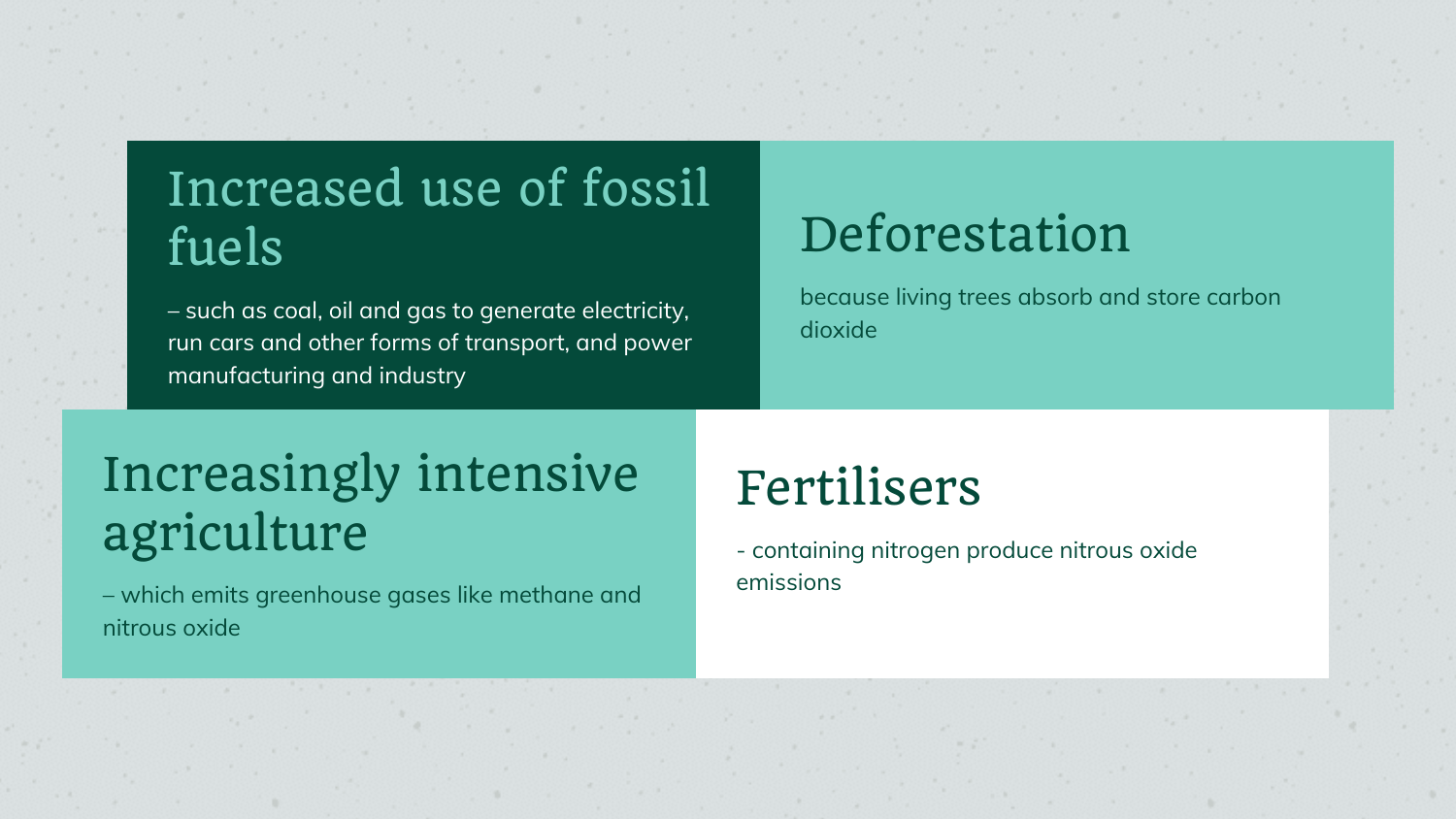## What is your personal connection to climate change?

- spending time in nature
- Using more organic products and very less plastic
- Using electricity wisely e.g. using energy efficient light bulbs
- Using bicycle for shorter distance rather than car
- Proper use of recycling bins



### Ways I am supporting the fight against climate change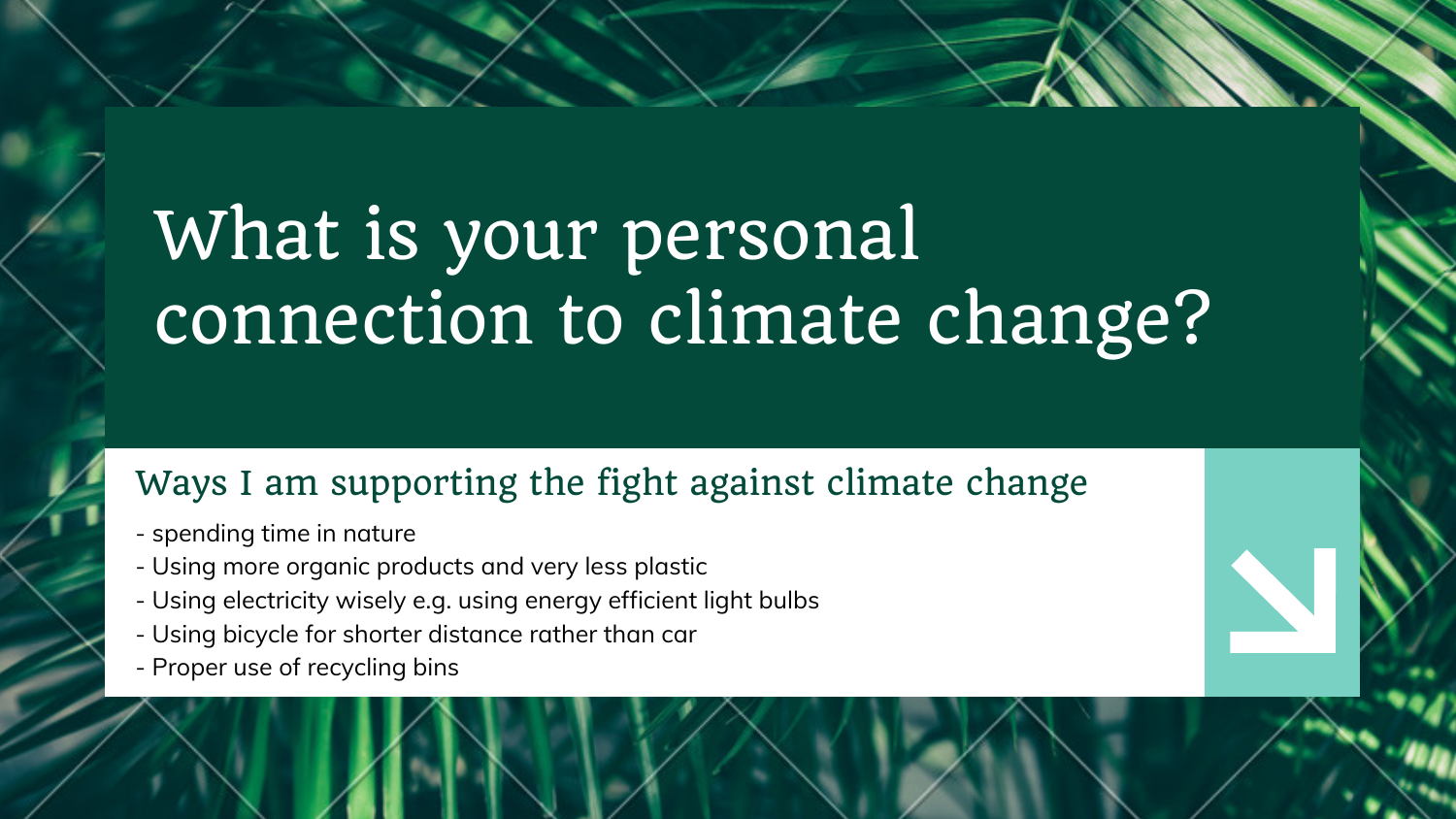

How is climate change impacting my local community?

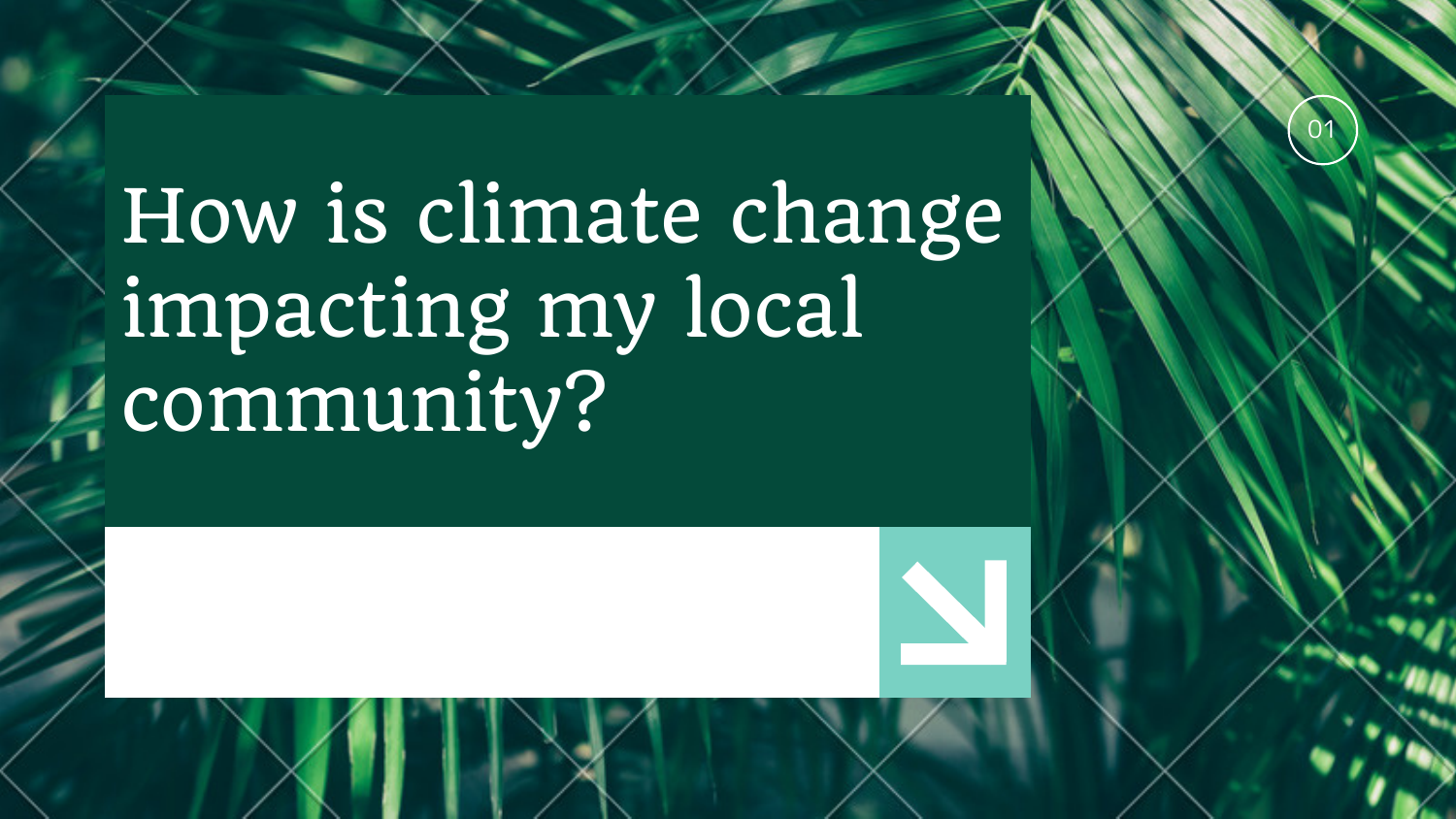#### Extreme Heat

Already experiencing a warming climate.

#### Changing Rainfall Patterns

A decline in monsoon rainfall has already been observed. The frequency of heavy rainfall events has also increased.

#### Sea level rise

Sea-level rise and storm surges would lead to saltwater intrusion in the coastal areas, impacting agriculture, degrading groundwater quality, contaminating drinking water, and possibly causing a rise in diarrhea cases and cholera outbreaks, as the cholera bacterium survives longer in saline water.

#### Glacier Melt

Loss of snow cover over the Himalayas are expected to threaten the stability and reliability of northern India's primarily glacier-fed rivers.

#### Agriculture and food security

Water scarcity, rising temperatures, and intrusion of sea water is impacting crop yields.

### Droughts

Droughts are expected to be more frequent in north-western areas.

Crop yields are expected to fall significantly because of extreme heat.

#### Energy Security

Decrease in the availability of water and increases in temperature will pose major risk factors to thermal power generation.

#### Water Security

Many parts of India are already experiencing water stress, satisfying future demand for water will be a major challenge.

### Groundwater

More than 60% of India's agriculture is rain-fed, making the country highly dependent on groundwater.

Due to climate change, India's groundwater resources are overexploited.

### Migration

Climate change impacts on agriculture and livelihoods is increasing the number of climate refugees.

#### Health

Climate change is having major health impacts - increasing **malnutrition** and related health disorders such as **child stunting, malaria** and other diseases are on the rise.

Heat waves are likely to result in a very substantial rise in **mortality** and **death**.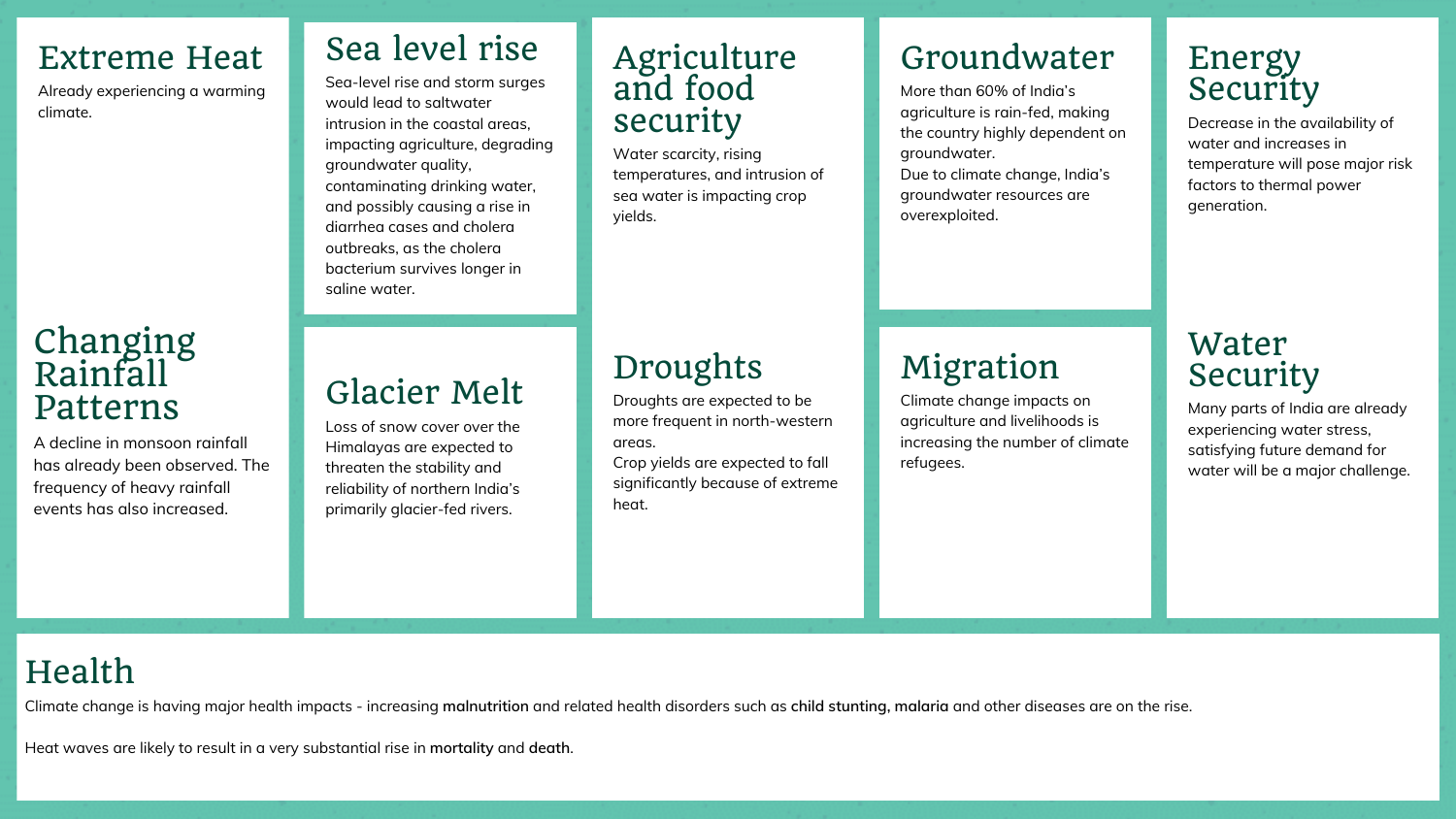## How can accessing multiple perspectives provide new direction for action?

- Helps in bringing people together to work collaboratively to address the issue of climate change
- Aids in sharing best practices to find solution to common issues